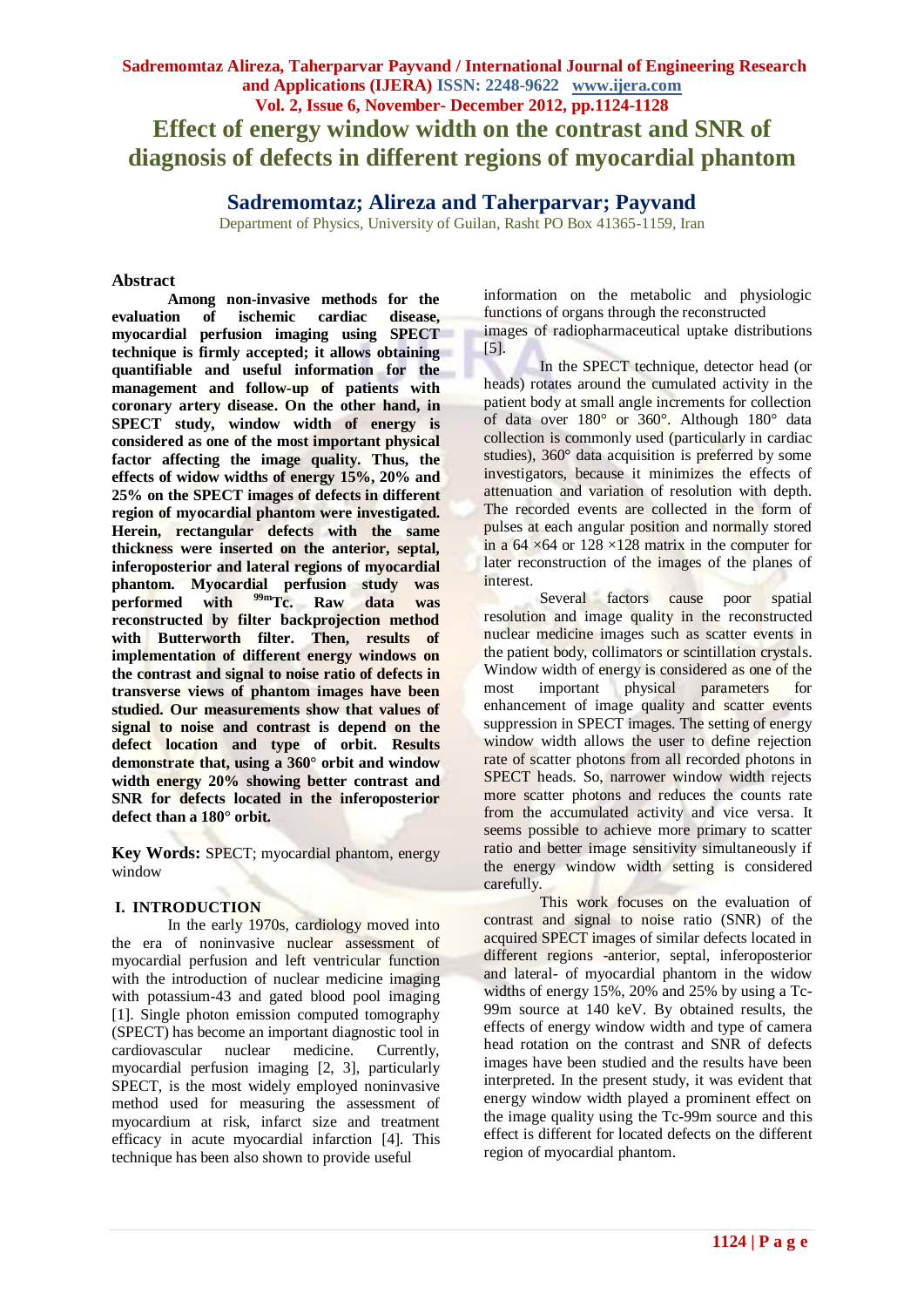# **Sadremomtaz Alireza, Taherparvar Payvand / International Journal of Engineering Research and Applications (IJERA) ISSN: 2248-9622 www.ijera.com**

# **Vol. 2, Issue 6, November- December 2012, pp.1124-1128**

#### **II. MATERIALS AND METHODS a. Myocardial Phantom**

A cylindrical heart phantom consist of two co-axial tubes were made. The diameter and length of inner cylinder were 36 and 60mm, respectively. Dimension of outer cylinders were 60 and 74 mm which related to diameter and length of and outer tube. The space between the two tubes simulated the myocardial wall of the left ventricle and had a thickness of 12 mm and volume of 120 mL. For SPECT studies the myocardial wall of the left ventricle portion of the phantom was filled with 1 mCi <sup>99m</sup>Tc water solution. In clinical practice in this nuclear medicine center about 20 mCi of <sup>99m</sup>Tc is injected into patient from which about 1 mCi is taken by myocardium. To ensure uniform distribution, the tracer was mixed with water before filling. We fixed 4 rectangular defects of 20mm length, 20mm width and a thickness of 8mm, so that the normal vectors of the extended surface of the rectangular pieces were plumb to the phantom longaxis. These pieces were inserted at four regions in anterior, septal, inferoposterior and lateral regions on the inner wall of the myocardial wall of the left ventricle portion of the phantom. This region of the phantom was then filled with  $99<sup>99</sup>$ Tc water solution, and at ROR (21.0cm) the SPECT studies were performed.

### **b. Acquiring and Processing**

The gamma camera used in this study was a dual head variable angle system, model ADAC EPIC Vertex. A low energy high-resolution collimator (LEHR) was used for imaging. Images were recorded over 180° from 45° right anterior oblique to 45° left posterior oblique. The 180 angular sampling particularly is optimal for cardiac SPECT due to the attenuation artifacts that result from reconstructing posterior projections. Matric size 64x64 with an acquisition time of 25 seconds per projection and 32 projections in a step-and-shoot mode were used. This protocol is in accordance to the international recommendation for saving computer memory, decreasing the time of collecting counts and obtaining the best quality images. Moreover, the time of investigation the patient was limited and very short, 15 min; throughout this period the patient should be fixed without any motion to eliminate image artifacts. Then, the raw data was reconstructed by filter backprojection method using Butterworth filter. The Butterworth filter is one of the most popular law pass filters used in SPECT imaging especially in nuclear cardiology [6]. It is because the ability to change its shape through the cut-off frequency and other parameter which also better adaption of the filter function to the frequency characteristics of the projection data. Butterworth filter in spatial frequency domain (*f*) has two parameters (equation (1)); the cut-off frequency  $(f_n)$ , and the order of the filter  $(n)$  [6].

$$
B(f, f_n, n) = \left[\frac{1}{\sqrt{1 + (f / f_n)^{2n}}}\right]
$$

We have used the value of 0.35 and 5 for cut-off frequency and order, respectively, that frequency used in this nuclear medicine center.

We used window widths of energy 15%, 20% and 25% in three steps of experiments. In the final step, matrix size 128x128 and window width 20% over 360° orbits were used with the same parameters in previous acquisition. Indeed, with increasing of window width energy, recorded events in the SPECT head have been increased. But, as shown in Figure 1, these events also include corrupted events produced by Campton interactions of gamma rays with scintillation crystal of SPECT heads, collimators or patient body.



Figure 1. Representation of the relationship between the energy window width 15%, 20% and 25% of energy spectrum of Tc-99m and the relative number of counts

For each slice selected, segmentation was performed to define the normal myocardium and defects regions. Fours squares regions of interest (ROIs), as illustrated in Figure 2-a, were drawn to calculate the mean numbers of counts corresponding to each defect  $(R_D)$ . And so, fours block arcs ROIs, as shown in Figure 2-b, were used to estimate mean numbers of counts in normal myocardium region  $(R_M)$ . With these results, contrast of each defect was estimated by:

$$
Contrast = [(R_D - R_m)/(R_D + R_m)]
$$

We draw some line profiles by software of SPECT workstation through the defect locations from the normal myocardium to defect regions and further in the transverse view of our phantom images. To obtain SNR of defects diagnosis, difference of maximum count in normal myocardium  $(N_{M(max)})$  from minimum count in the defect region  $(N_{D(min)})$  was divided to minimum count in background (heart hole region  $(N_{H(min)})$ ) as follow: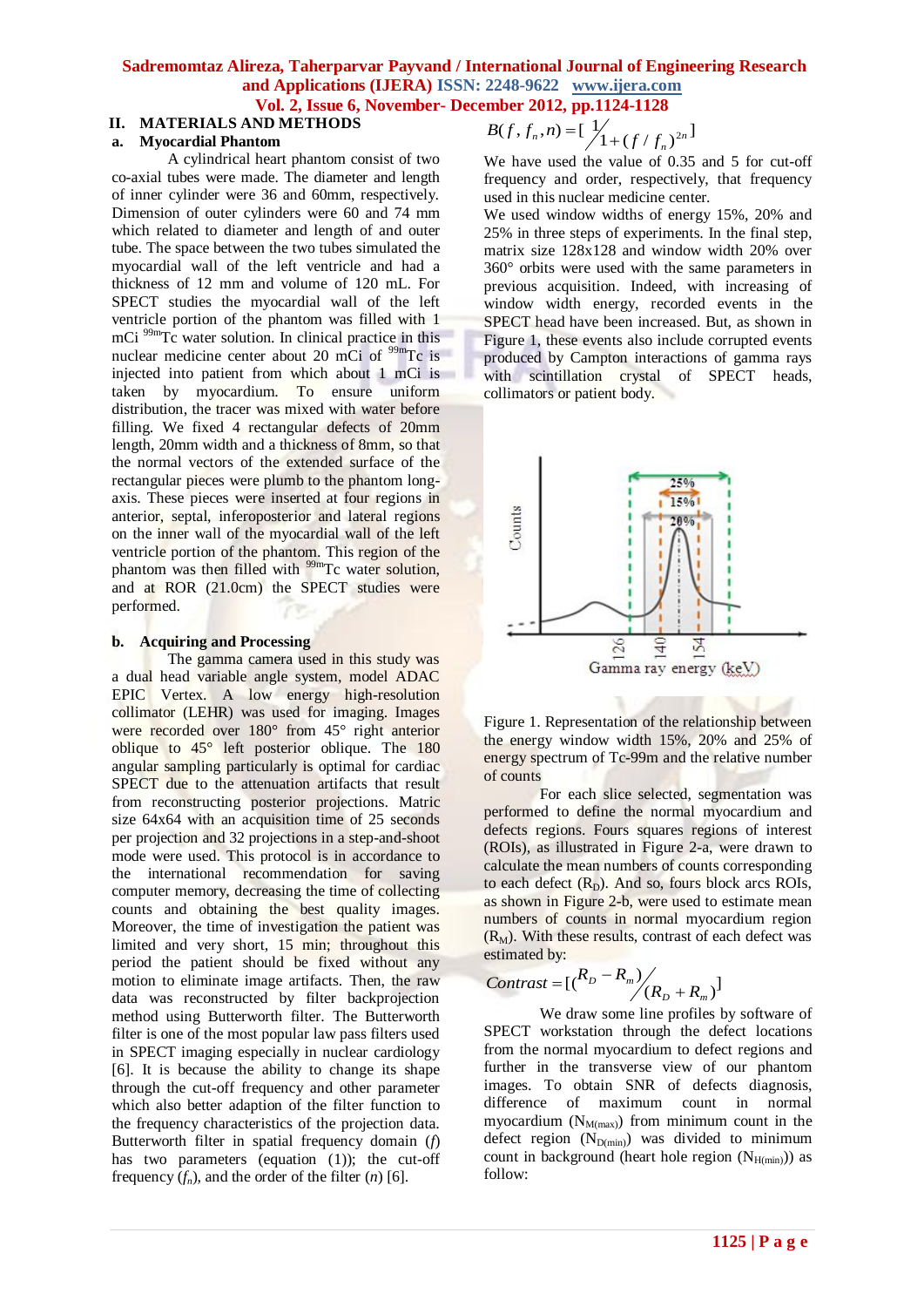## **Sadremomtaz Alireza, Taherparvar Payvand / International Journal of Engineering Research and Applications (IJERA) ISSN: 2248-9622 www.ijera.com Vol. 2, Issue 6, November- December 2012, pp.1124-1128**



Figure 2. Demonstration of myocardium segmentation results; four square ROIs corresponding to lesions (a) and four block arcs corresponding to myocardium regions

### **III. RESULTS**

The results of the contrast of defects diagnosis has been shown in Figure 3. Diagrams related to 180° orbit demonstrate that the best result is related to the anterior defect (Figure 3-a, b and c). And then, images of septal and lateral defects have acceptable values for the contrast, respectively.









Figure3. Diagram of contrast of anterior (up), septal (a)  $\begin{bmatrix} \text{(left)}, & \text{inferoposterior (down)} \text{ and } \text{ lateral} \\ \text{defects for window width energy } 20\% \\ \text{(a)} \end{bmatrix}$ defects for window width energy 20% (a), 25% (b) and 15% (c) in acquisition orbit 180<sup>°</sup> and in acquisition orbit 360◦ (d)

> Diagrams show that the worst results belong to the inferoposterior defect which has the lowest value in contrast diagrams in all energy windows by using a 180° orbit.

> But the obtained results by using a 360° orbit (Figure 3-d) is somewhat different than 180° orbit. The results show that the values of contrast of the four defects are very close to each other. Furthermore, the calculated contrast in this situation is much more than the formers.

> A comparison between the obtained results by using a 180° orbit show that the best contrast is related to the energy window of 20%. Results of 15% and 25% energy windows are very close to each other, but the results of 25% energy window are slightly better than another.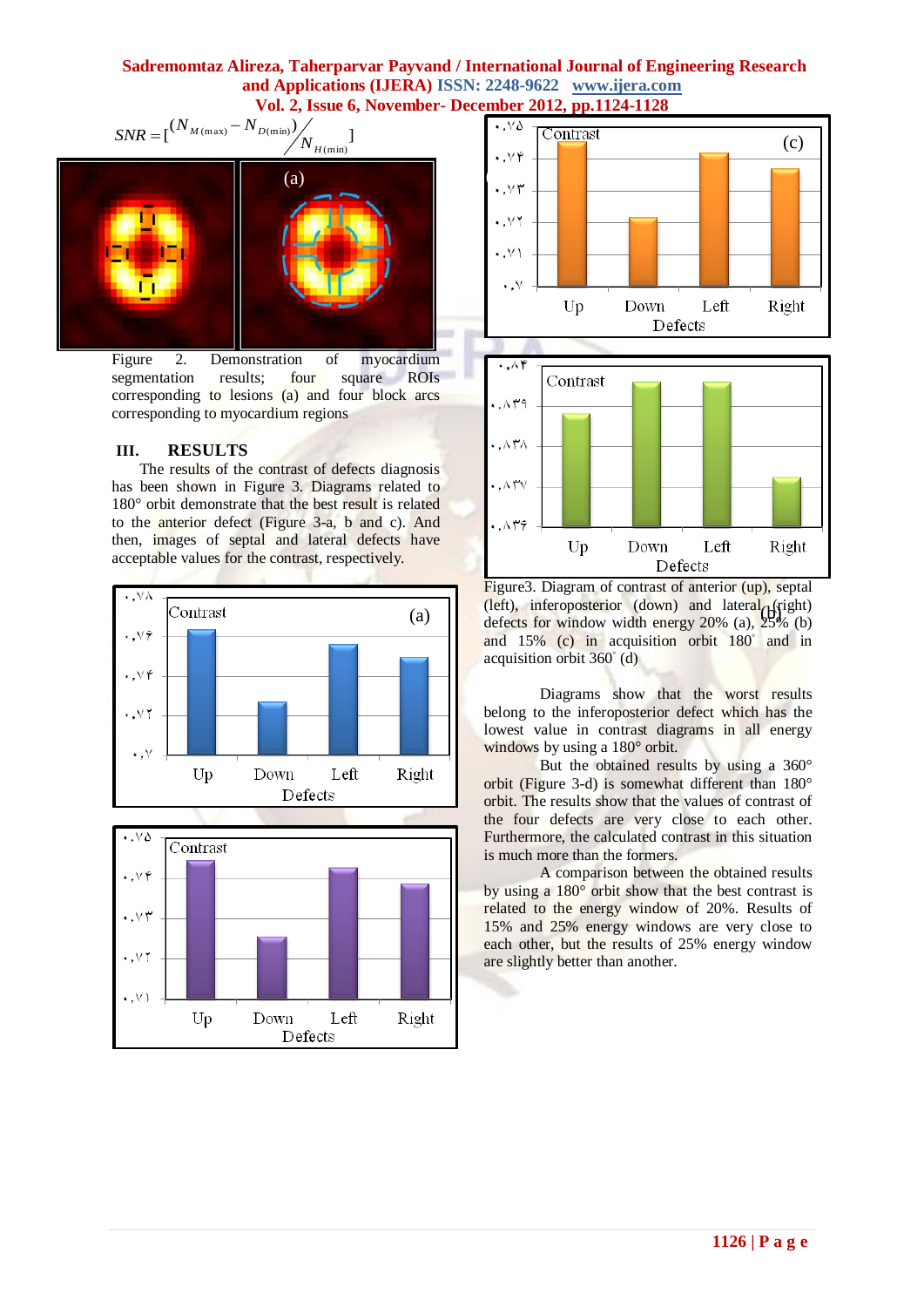## **Sadremomtaz Alireza, Taherparvar Payvand / International Journal of Engineering Research and Applications (IJERA) ISSN: 2248-9622 www.ijera.com Vol. 2, Issue 6, November- December 2012, pp.1124-1128**



Figure 4. Diagram of SNR of anterior (up), septal (left), inferoposterior (down) and lateral (right) defects for window width  $15\%$  ,  $20\%$  and  $25\%$  in acquisition orbit  $180°$  and in acquisition orbit  $360°$ 

▀ The SNR results of four defects diagnosis in different window width energy could be seen in Figure 4. Diagrams show that the SNR of the image of anterior defect could produce the best result and the worst results belong to the inferoposterior defect. The behavior of results obtained by different energy window by using a 180° orbit in this figure looks similar.

On the other hand, the results as shown in Figure 4 demonstrate that better results are produced by using a 360°orbit than 180° in all conditions.

A comparison between the obtained results by turning over 180° orbit shows that energy window 20% will produce the best results. And then, the best results belong to the energy window of 15%.

## **IV. DISCUSSION**

The obtained results by using a 180° orbit show that the best SNR and contrast of defects diagnosis are related to located defects in anterior, septal and lateral regions of myocardial phantom, respectively. While in the turning over 360° orbit, the results of different defects are almost similar to each other. So, the weaker results obtained by using a 180° orbit for inferoposterior defect can be attributed to the type of rotation of the camera heads around the myocardial phantom, which is in accordance to the international protocol for the clinical myocardial SPECT.

The results show that although a narrower window rejects more scatter photons but also reduces the counts from the myocardial phantom. This increases the resolution and image quality but decreases the sensitivity of the system. Thus, count rate per pixel decreases, and so the produced noise due to the Poisson distribution of counts caused by the radioactivity decay increases.

On the other hand, with increasing of the energy window width, although acceptance capacity of scattered events or system sensitivity increase,

but the existence of more corrupt events in recorded events cause image blurring and decrease the spatial resolution of reconstructed images. So the energy window of 20% balances between the suppression of the corrupt events and image sensitivity in comparison with energy window of 15 and 25 percent.

## V. **CONCLUSION**

Contrast and SNR of diagnosis of the defects located in the different location of wall of the heart, especially in the inferoposterior region, is affected significantly by the energy window width and type of acquisition orbit. The results show the advantage of the energy window of 20% windows than energy windows 15 and 25 percent. The results show that the contrast and SNR of located defect at the inferoposterior region of the myocardial phantom are much worse than other defects, which can be related to the manner of the camera heads rotation around the myocardial phantom in the cardiac imaging protocol type. Indeed, produced results for the inferoposterior defect is worse than other peripheral defects, because this defect is less than the others under direct observation of camera heads. Therefore, in the cases of clinical study in myocardial SPECT, diagnosis of located defect in this region and its severity is more difficult than located defects in the lateral, septal and anterior regions.

Although a full rotation of the camera by using a 360° orbit could improve the contrast and SNR of diagnosis of the four defects, especially inferoposterior defect, but in this situation time of data acquisition is two times needed time for recommended protocol of heart SPECT. Thus, using of full rotation of SPECT heads in the clinical study is troubling for the patients and also reduces the useful lifetime of the device. Therefore, using a 360° orbit is only recommended if accurate